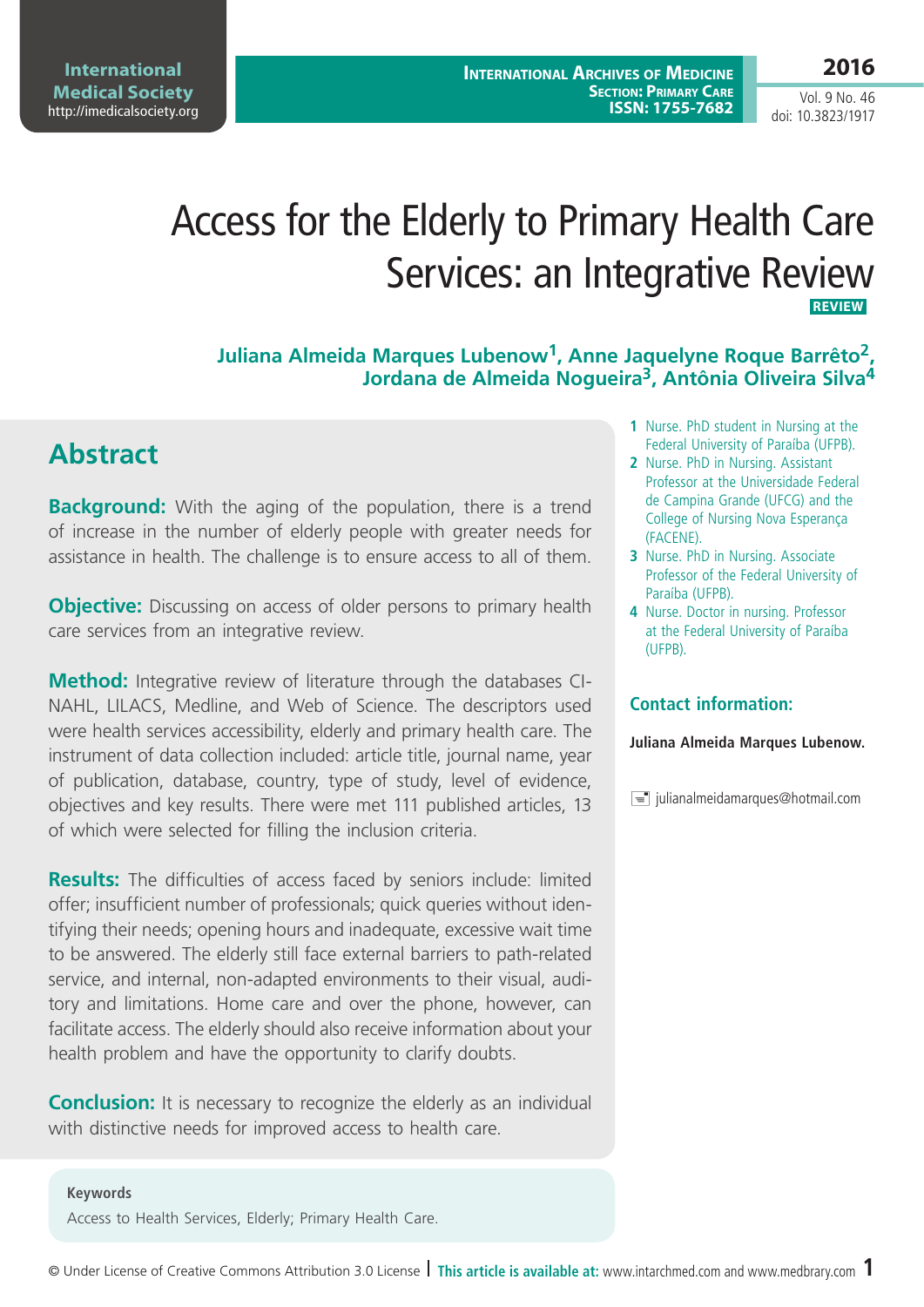**International Archives of Medicine Section: Primary Care ISSN: 1755-7682** **2016**

Vol. 9 No. 46 doi: 10.3823/1917

# **Introduction**

The concern about health care to the elderly person arises from the projection of the growth in the number of elderly in the coming decades in Brazil and in the world. The gradual ageing of the population tends to increase the absolute number of elderly fragile, which in turn requires an offer of care that meet their health needs. The developed countries are already experiencing a few decades ago this problem and have carried out initiatives to meet the needs of the elderly [1-3].

The Brazil, however, has been showing a rapid aging of the population and, if the problems of access to health for its younger citizens already existed, these have been added to the difficulties of meeting the health needs of elderly individuals who are ever more frequent users in health services. In this perspective, access to the population to health services appears as a challenge that needs to be understood by management and health workers to guarantee health care for the elderly.

Access is a complex concept that varies between authors and that changes over time and according to the context. It is related to a set of characteristics of the offer that facilitate or limit the ability of people to use health services when they need [4-5]. As part of the health system, it can be considered as the absence of financial, geographical, ethnic, gender, social, cultural and organizational barriers to receive health care, and evaluated by the availability (obtaining elective or emergency care), acceptability (approval of users regarding the location and appearance of the service, services provided, and health professionals) and convenience (waiting time to get attendance, opening hours of service, ease of contacting a health professional) [6].

Access is also how we see accessibility which in turn constitutes the structural part that enables people to have access to health services. The term is used to describe the accessibility features that facilitate the use of health services by users and is divided into two dimensions: social and organizational (resources which facilitate or hinder access to the service, such as opening hours or consultation fees) and geographic (distance and time required to reach the service). Accessibility can also be geographic (provision of transportation and distance); psychosocial (existence of linguistic and cultural barriers between the professionals, professionals and users and on the premises); and time related (Office hours). Is still one of the requirements to measure the potential and scope of attributes of primary care (attention to first contact, longitude, coordination and completeness) [7-8].

Problems in access to health services can encompass political dimensions (agreement between the spheres of Government, social participation and monitoring of actions), social-economic (financial investment by municipal and State authorities, social, economic, cultural and physical barriers), organizational (geographical barriers, customer service, hospitality stream), technical (completeness, greeting, bond, competence and ability, commitment) and symbolic (health-disease process, culture, beliefs, values and subjectivity) [9].

Despite the creation of the Unified Health System (SUS) in Brazil have allowed substantially larger access of the population to health services that once, much still has to be done to remedy the inequalities of access. One of them is related to the fact that the private health system retains control of the larger share of hospital beds and medium and high complexity, which makes users more affluent can resort to covenants and private services, while the majority of the Brazilian population has to face a great competition to receive health care in public institutions [10].

Another inequality of access that can be cited is the difference in the provision of services between the regions of Brazil, as Southeast and Northeast, although there has been improvement [11-2]. An example of this regional contrast is the fact that the residents of poorer municipalities have less chance of being admitted into a hospital to the residents of wealthier cities [13].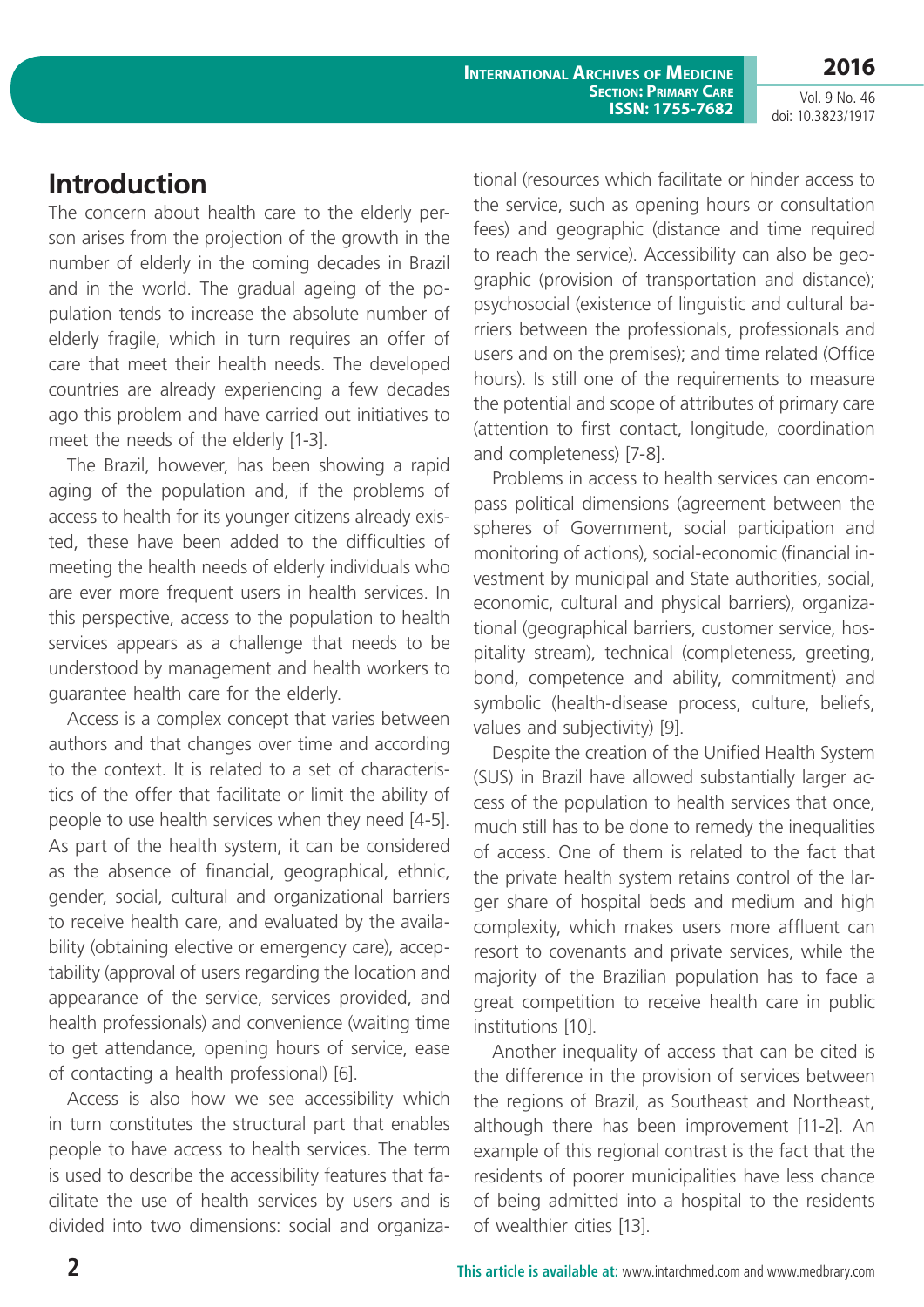**2016**

It is important to highlight also the influence of schooling on inequality of access. A survey conducted by researchers at the Oswaldo Cruz Foundation (FIOCRUZ) pointed out that people with a few years of study who perceive their health as being bad utilize fewer health services, while people with higher level of education and who perceive their health as being good seek more often for health assistance. This can be partially explained by the influence of the private health plans that allow greater access to their insured and by meeting the health needs of the population that seeks public services. In addition, the higher the socioeconomic level, the greater the demand for preventive services, while low-income people tend to seek medical help when the disease already installed [14].

Many developed countries offer a health care system of quality [15], but also presents difficulties for the population's access to health services, although these problems are smaller in scale when compared to those of Brazil. One of the challenges that these Nations present are: establish a schedule of operation of primary care clinics that meet the needs of the population, avoiding the unnecessary use of emergency departments [16]; ensure access to residents of distant regions of major centers [17] and for low-income citizens, in the case of countries which finance only part of health services, such as the Japan [18]; and deal with the increasingly reduced number of health professionals, especially nurses [19].

In this way, it is acknowledged that the bigger the barriers of access to primary health care services for the elderly, the greater the risks and damage to your health. Front of the preoccupation with access to primary health care and the aging of the population, this article aims to discuss the access of older persons to primary health care services from an integrative review.

# **Method**

The present study is an integrative review of the literature. This is a method that seeks to find and synthesize theoretical or empirical data present in the literature on a particular topic, with the goal of understanding a phenomenon in particular [20]. For its implementation, the following steps were followed: drafting of the guiding question; search or sampling in the literature; data collection; critical analysis of included studies; discussion of results; and, presentation of integrative review [21].

## **Drafting of the guiding question**

The guiding question of this integrative review was: what are the scientific evidences in the literature about the elderly access to primary health care services?

## **Search or sampling in literature**

Searches were carried out in pairs from June 2015, 1:30 of articles published in national and international journals indexed in the databases: Cumulative Index to Nursing and Allied Health Literature (CINAHL), Latin American and Caribbean Literature in Health Sciences (LILACS), Medline (Medical Literature Analysis and Retrieval System Online) and Web of Science. Using health sciences descriptors (DeCS) and Medical Subject Headings (MeSH): health services accessibility, elderly and primary health care, using the Boolean and.

The selection of the articles had as criteria's of inclusion: full papers published between 2005 and 2015; treat the elderly access to primary care services; and, be in the Portuguese, English or Spanish language. After reading the titles and abstracts, it was selected articles that addressed the guiding question. It was excluded: publications that were not in paper format (books, dissertations, theses, book reviews, letters and editorials), review articles (integrative and systematic) and those who were not in full online access.

Applying the intersection of descriptors were found 111 articles, 33 in CINAHL, LILACS, 21 in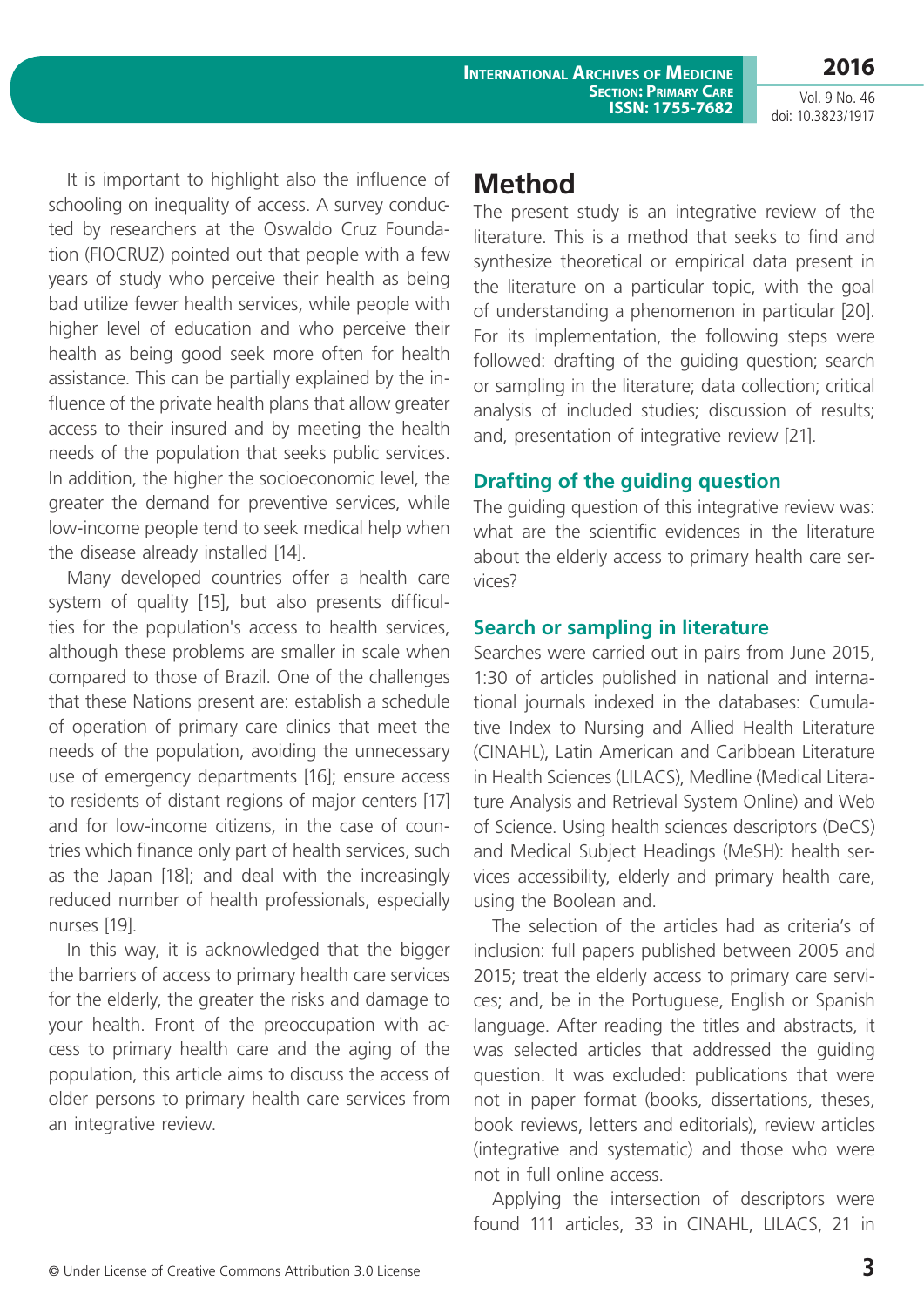41 on Medline and 16 in Web of Science. Among them, 13 publications were selected to compose the sample for filling all the inclusion criteria (2 in CINAHL, 2 in LILACS, 3 in Medline and 6 in Web of Science).

### **Data collection**

The data collection was done via an instrument containing the following items: article title, journal name, year of publication, database, country, type of study, level of evidence, objectives and key results.

## **Critical analysis of included studies**

Classification by a level of evidence serves to assess the quality of the evidence pointed to by studies, assisting in decision-making about their incorporation in clinical practice. On completion of this step, the evaluation of the level of evidence of articles selected was made as it follows [22]:

- Level 1: evidence resulting from systematic review or meta-analysis of all relevant controlled randomized clinical trials or clinical guidelines based on systematic reviews of randomized controlled clinical trials;
- Level 2: evidence of at least one randomized controlled well delineated;
- Level 3: evidence of well-defined clinical trials without randomization;
- Level 4: evidence from cohort studies and casecontrol study well delineated;
- Level 5: evidence of systematic review of descriptive and qualitative studies;
- Level 6: evidence derived from a single descriptive or qualitative study;
- Level 7: evidence and opinion or expert committees report.

Then there were in-depth reading of each article and descriptive analysis of the data found.

# **Discussion of Results**

With the interpretation and synthesis of the results, the data highlighted in the analysis of the articles was compared to the theoretical framework of the research object, in order to expose concordant and discordant information on the subject, based by the authors of the articles. It also enabled to identify knowledge gaps and define priorities for future studies.

## **Presentation of the integrative review**

The results are presented in table 1 and 2 the following categories that subsidized the discussion: Access to care; Facilitators in access to health services; Access to information; and, Access to the service.

# **Results**

Thirteen publications were selected that focused on the subject of elderly access to primary care services. Eight articles were made in Brazil; the other occurred in European countries and the United States. **Table 1** presents the distribution of the number of articles found in the databases searched in the period from 2005 to 2015.

| <b>Year/Database</b> | 2005                     | 2006                     | 2007                     | 2008                     | 2009                     | 2010              | 2011                     | 2012                     | 2013                     | 2014                     | 2015                     | Total          |
|----------------------|--------------------------|--------------------------|--------------------------|--------------------------|--------------------------|-------------------|--------------------------|--------------------------|--------------------------|--------------------------|--------------------------|----------------|
|                      | N                        | N                        | N                        | $\mathsf{N}$             | $\mathbb N$              | $\mathbb N$       | N                        | N.                       | N.                       | N                        | N                        | N.             |
| <b>CINAHL</b>        | $\overline{\phantom{a}}$ | $\qquad \qquad -$        |                          | $\overline{\phantom{a}}$ | $\overline{\phantom{a}}$ | $\qquad \qquad -$ |                          | $\overline{\phantom{a}}$ | $\qquad \qquad -$        | $\overline{\phantom{a}}$ | $\qquad \qquad -$        |                |
| <b>LILACS</b>        | $\overline{\phantom{a}}$ | $\overline{\phantom{0}}$ | $\overline{\phantom{0}}$ | $\overline{\phantom{a}}$ | $\overline{\phantom{m}}$ |                   | $\overline{\phantom{0}}$ | $\overline{\phantom{a}}$ |                          | $\overline{\phantom{a}}$ | $\overline{\phantom{a}}$ | $\mathcal{L}$  |
| <b>MEDLINE</b>       | $-$                      | $\qquad \qquad -$        |                          | $\overline{\phantom{a}}$ | $\overline{\phantom{a}}$ |                   | $\overline{\phantom{a}}$ | $\overline{\phantom{a}}$ | $\overline{\phantom{a}}$ |                          | $\frac{1}{2}$            | 3              |
| Web of Science       | $\overline{\phantom{a}}$ |                          | $\overline{\phantom{a}}$ | $\overline{\phantom{a}}$ | $\,$                     |                   |                          | $\qquad \qquad -$        | $\overline{\phantom{a}}$ | 5                        |                          | 6              |
| Total                | $\Omega$                 | $\overline{O}$           |                          | $\Omega$                 | $\Omega$                 |                   |                          | $\Omega$                 |                          | 6                        |                          | 1 <sub>3</sub> |

**Table 1.** Distribution of articles found according to the year of publication and databases searched.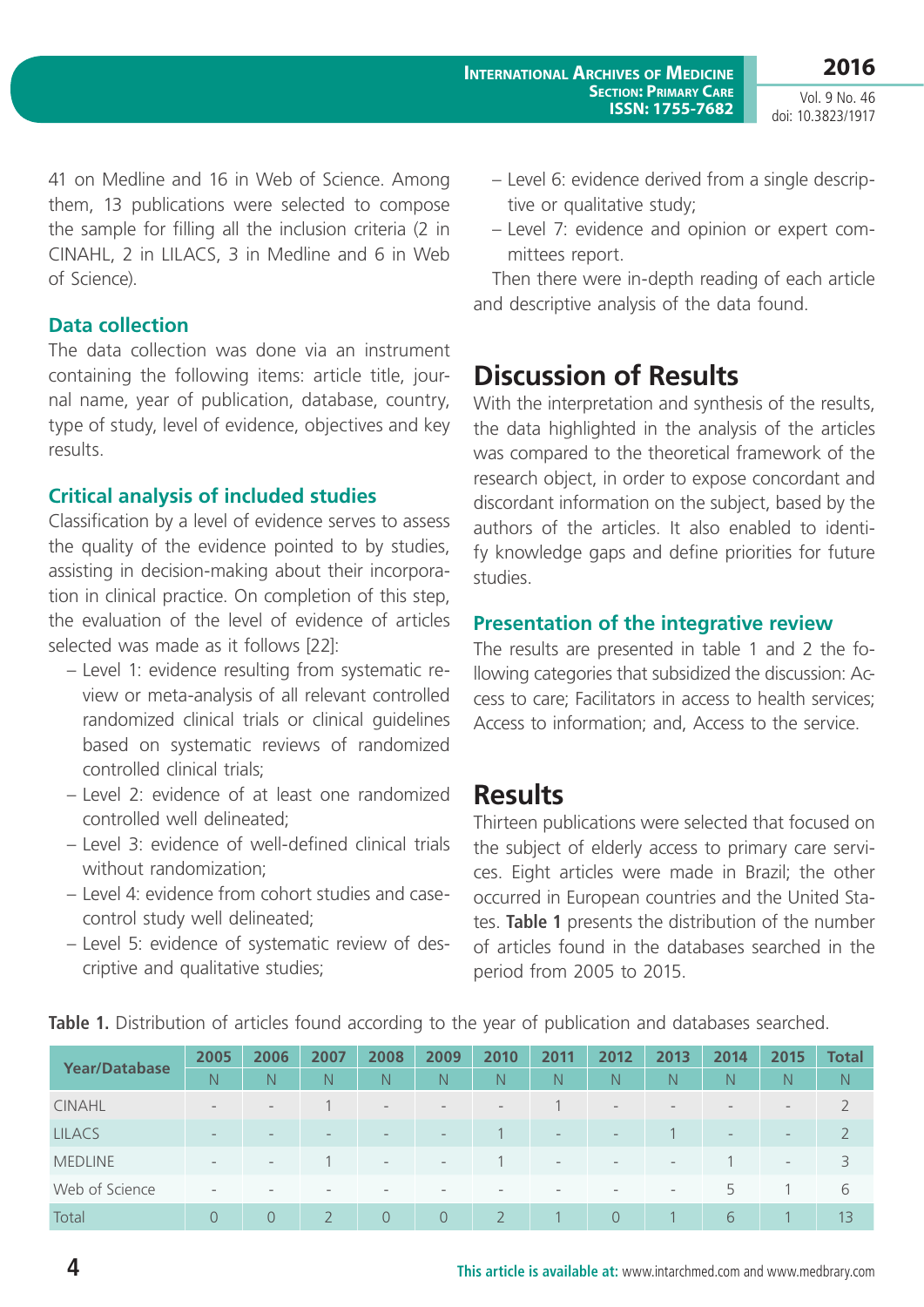**2016**

Vol. 9 No. 46 doi: 10.3823/1917

 In general, the studies discussed the difficulties and facilities of access to health care for the elderly; characteristics of the care provided to the elderly in primary health care; and perception, experience and satisfaction of older persons with primary care services to meet their health needs. There was a predominance of studies with quantitative approach. In relation to the level of evidence, all the articles were classified as level 6 for being a single quantitative descriptive study (9) and qualitative (6) **(Table 2)**.

**Table 2.** Distribution of items according to the title, objectives, journal name, study design and level of evidence.

| N              | <b>Title</b>                                                                                                                                  | <b>Objective</b>                                                                                                                                                                                                 | <b>Journal</b>                                            | <b>Design/Level</b><br>of evidence |
|----------------|-----------------------------------------------------------------------------------------------------------------------------------------------|------------------------------------------------------------------------------------------------------------------------------------------------------------------------------------------------------------------|-----------------------------------------------------------|------------------------------------|
| $\mathbf{1}$   | Older people's preferences for<br>involvement in their own care:<br>qualitative study in primary health<br>care in 11 European countries [23] | Explore the vision of older people with<br>more than 70 years on the involvement<br>in their care from primary care in 11<br>European countries                                                                  | <b>Patient Education</b><br>and Counseling                | Qualitative/<br>Level 6            |
| $\overline{2}$ | Use and access of the elderly to<br>primary health care services in Porto<br>Alegre (RS, Brazil) [24]                                         | Describe the use and geographic access<br>of the elderly to primary healthcare (PHC)<br>in Porto Alegre (RS), and to analyze the<br>association between variables of interest<br>to the study and access to PHC. | Science & Public<br>Health                                | Quantitative/<br>Level 6           |
| $\overline{3}$ | Service for elderly in primary care<br>health: social representations [25]                                                                    | Evaluate the service offered to the elderly<br>in primary care from the perspective of<br>social representations                                                                                                 | Revista de Pesquisa:<br>Cuidado é<br>fundamental online   | Qualitative/<br>Level 6            |
| $\overline{4}$ | The Elderly's Look Regarding the<br>Access to a Basic Health Unit in<br>Porto Alegre -RS [26]                                                 | Describe how to give the elderly access<br>to health services in a Basic Health Unit in<br>Porto Alegre                                                                                                          | Revista da Faculdade<br>de Odontologia de<br>Porto Alegre | Quantitative/<br>Level 6           |
| 5              | Characteristics of general practice<br>care: What do senior citizens value?<br>The qualitative study [27]                                     | Improve the understanding of the<br>preferences in relation to attributes not<br>primary care physicians                                                                                                         | <b>BMC Geriatrics</b>                                     | Qualitative/<br>Level 6            |
| 6              | Does the patient-centered approach<br>help identify the needs of older<br>people attending primary care? [28]                                 | Investigate the effect of patient-centered<br>care in identification of unmet needs in<br>the elderly                                                                                                            | Age and Ageing                                            | Quantitative/<br>Level 6           |
| $\overline{7}$ | Better Access, Quality, and Cost for<br>Clinically Complex Veterans with<br>Home-Based Primary Care [29]                                      | Check the quality and perceptions as to<br>the restrictions of the primary service in<br>home (HBPC)                                                                                                             | Journal of the<br><b>American Geriatrics</b><br>Society   | Qualitative/<br>Level 6            |
| 8              | Elderly Health: perceptions related<br>to the care provided [30]                                                                              | Understand how the elderly perceive<br>the care provided in primary healthcare<br>services                                                                                                                       | Esc Anna Nery                                             | Qualitative/<br>Level 6            |
| 9              | Evaluation of the quality of primary<br>health care from the perspective of<br>the elderly [31]                                               | Assess the quality of Primary Health Care<br>(PHC) provided to the elderly from their<br>viewpoint                                                                                                               | Ciência & Saúde<br>Coletiva                               | Quantitative/<br>Level 6           |
| 10             | Humanization in primary health care<br>from the viewpoint of elderly [32]                                                                     | Analyze the perception of the elderly<br>population on how humanized is primary<br>health care, focusing on aspects of<br>outpatient services that affect the quality<br>of care                                 |                                                           | Quantitative/<br>Level 6           |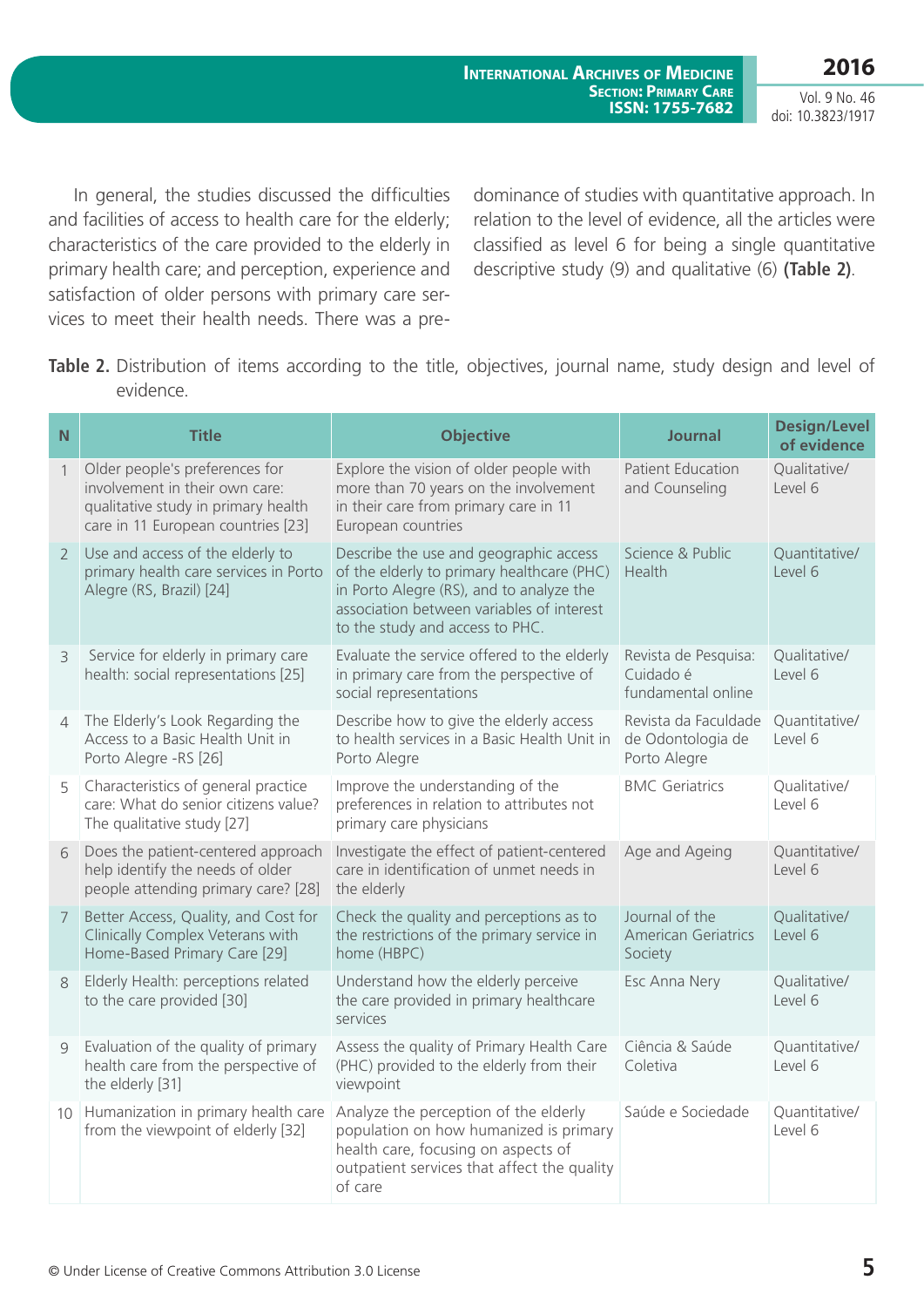# **2016**

**International Archives of Medicine Section: Primary Care ISSN: 1755-7682**

Vol. 9 No. 46 doi: 10.3823/1917

| N                                                           | <b>Title</b>                                                                                                                             | <b>Objective</b>                                                                                                                                                                               | <b>Journal</b>                 | <b>Design/Level</b><br>of evidence |  |  |  |
|-------------------------------------------------------------|------------------------------------------------------------------------------------------------------------------------------------------|------------------------------------------------------------------------------------------------------------------------------------------------------------------------------------------------|--------------------------------|------------------------------------|--|--|--|
| 11                                                          | Satisfaction of the elderly<br>population attended in the f Family<br>Health Strategy in Santa Cruz, Rio<br>Grande do Norte, Brazil [33] | Identify the satisfaction of the elderly<br>population in relation to the health care<br>received in the Family Health Strategy, in<br>Santa Cruz, in the State of Rio Grande do<br>Norte (RN) | Texto & Contexto<br>Enfermagem | Quantitative/<br>Level 6           |  |  |  |
|                                                             | 12 Expectations and user experiences<br>of older Roma women with health<br>services in primary care [34]                                 | Know the expectations and user<br>experiences of older Roma women with<br>health services in primary care (PC)                                                                                 | Atención Primaria              | Qualitative/<br>Level 6            |  |  |  |
| 13                                                          | Primary healthcare geared to the<br>needs of the elderly: from theory to<br>practice [35]                                                | Establish a confrontation between theory<br>and practice with respect to healthcare<br>for the elderly                                                                                         | Ciência & Saúde<br>Coletiva    | Quantitative/<br>Level 6           |  |  |  |
| Source: CINAHL, LILACS, Medline, Web of Science, 2005-2015. |                                                                                                                                          |                                                                                                                                                                                                |                                |                                    |  |  |  |

# **Discussion**

Reading the selected articles made it possible to identify the scientific evidence related to the access of the elderly to primary health care which will be discussed by means of the following categories.

## **Access to care**

Among the issues to be discussed are the obtaining of care, the duration of the query, the time and the waiting time to be answered. The limiting factors for access to the service include the limited offer; insufficient number of professionals; quick queries not patient-centric and based on medicalization by the population without listening and correct identification of their health needs; and, opening hours that caters exclusively to the interests of professionals and managers [36-8].

These factors are responsible for the generation of a pent-up demand, formed mainly by older people, who will return home without assistance, with risk of worsening of your clinical condition; or will look for private medical services; or, still, that will address emergency departments for situations that could have been circumvented in the basic attention. Thus, the user becomes a true seeker, begging attendance by health centers aside from [39].

As for the duration of the query, you must take into account the time required for the elderly clarify your doubts, assimilate the information received and tell about your health problems, as well as for professional conduct interview and physical examination with quality [32]. The query time is associated with the degree of interest of health professionals on your client, but also disproportionate ratio between demand and number of professionals, which requires them to consult more quickly [40]. This represents a risk to the health of users, since if they are not examined thoroughly, there could be omission of any health problems that, consequently, will not be treated, causing worsening of health status, diagnosis, complications, and even death, in addition to burdening the costs with an injury that could have been detected early.

The insufficient consultation time interferes with the professional-user interaction by inhibiting the client to clarify your doubts and concerns about his illness and prevent identification of their real needs. A study conducted in Germany questioned elderly patients about the health problems that they thought more relevant, and doctors about what were your processing priorities. There was divergence in the responses of the patients and the doctors (treatment priorities differed from what the elderly perceived as being important), pointing out the need to improve the communication between the parties, which will contribute to the accession of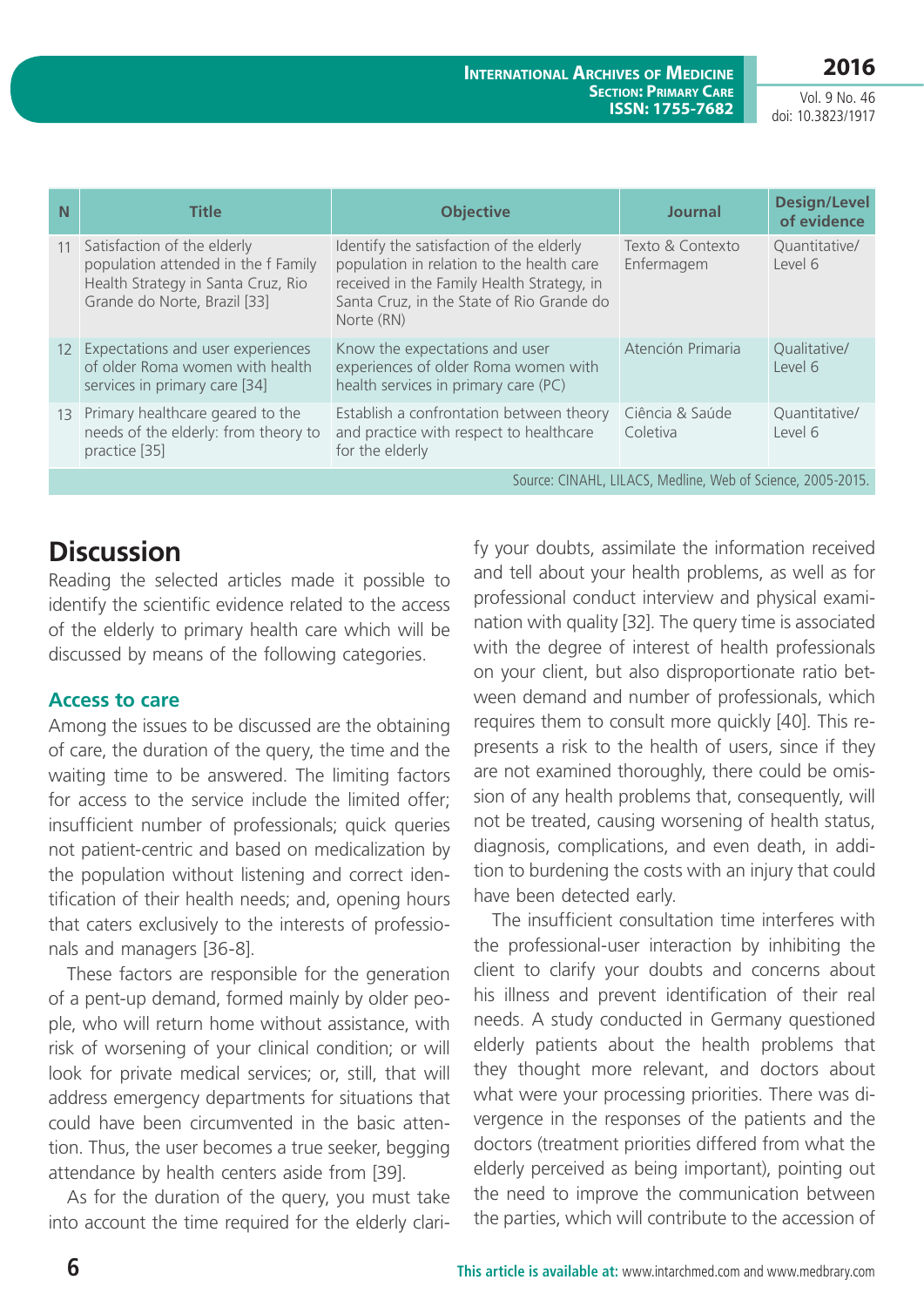**2016**

Vol. 9 No. 46 doi: 10.3823/1917

the elderly to the indicated therapy and attendance expectations [41].

Regarding the opening hours, users complain of the short period of functioning of health services, especially those sites that provide specific days for attendance of the population according to your health problem, for example, diabetics and hypertensive [23, 31]. Scheduled demand benefits of priority service due to his health problem, however, other users should not be deprecated by not being in the priority group. On the contrary, health professionals should listen to the user about what reason he sought the job and forward it to the requested sector (vaccines, for example) or, if your problem is acute, use the rating system (immediate priority or day). If the problem is not urgent, may be made: query, scheduling specific guidance or on unit offerings, stock advance provided for in the protocols, inclusion in programmatic actions, discussion of the case with the user reference or referral to other points of attention [42].

To establish the hours of operation, the needs and the profile of the population answered should be considered, providing care at convenient periods for users and not only for the health care professional or for managers, obeying the principle of centralization in the patient. The period of service and appointments, namely, access to health care must not hinder the user bureaucratic. As he has no obligation to know what is an emergency situation, your complaint should be heard and considered by qualified professional, ensuring your constitutional right to receive health care [43].

The establishment of an ideal opening for primary care services is not a unique difficulty of the Brazilian health care system. Countries such as Canada, known for providing high standard health care, also face this challenge: offer primary care services within a schedule that meet the needs of users, avoiding overcrowding of emergency services [44].

Some alternatives were created to deal with this problem. In Spain, the primary care services have longer opening hours (up to 20 hours), facilitating access to workers and, even after being closed, users can get in touch with general practitioners in their offices or call to ask questions [45]. In England, in 2000, were created so-called service walk-in centers conducted by nurses that meet cases of low gravity (fractures, cuts, allergies, burns) 24 hours a day [17].

Similar to the walk-in centers of developed countries, emergency room units (UPA) were created in Brazil to unburden the emergency services of the hospitals to meet cases of average complexity, but come back to also serve the primary care services. These locations become more attractive to users, once they find in one place health care team (doctors and nurses), diagnostic tests and treatment. However, the use of the emergency room unit as gateway has been criticized since it promotes the medicalization and centralization in medical care, at the expense of the exploitation of the potential of other health professionals; does not follow patients with chronic diseases (only treats symptoms and signs); in addition to working with disease and social determinants of collective interest. And more than that, does not establish linkages, generating only complaints resolution [46].

Another complaint of the elderly relates to the excessive time that is spent in waiting rooms [25,33]. Advanced age and the weakened state because they need to be prioritized in attendance. However, some services still use the system of distribution of passwords in order of arrival, contrary to the principle of equity of SUS and making these people, already weakened by old age and illness, lay-up lines in front of the health units during the early hours, facing rain and cold [36]. When the chips are down that day, the user finds himself forced to go home without having your problem solved or seek emergency services, overloading them.

To listen and the identification of user needs in the host and require training of health staff to put it into practice. Without adequate training, the host is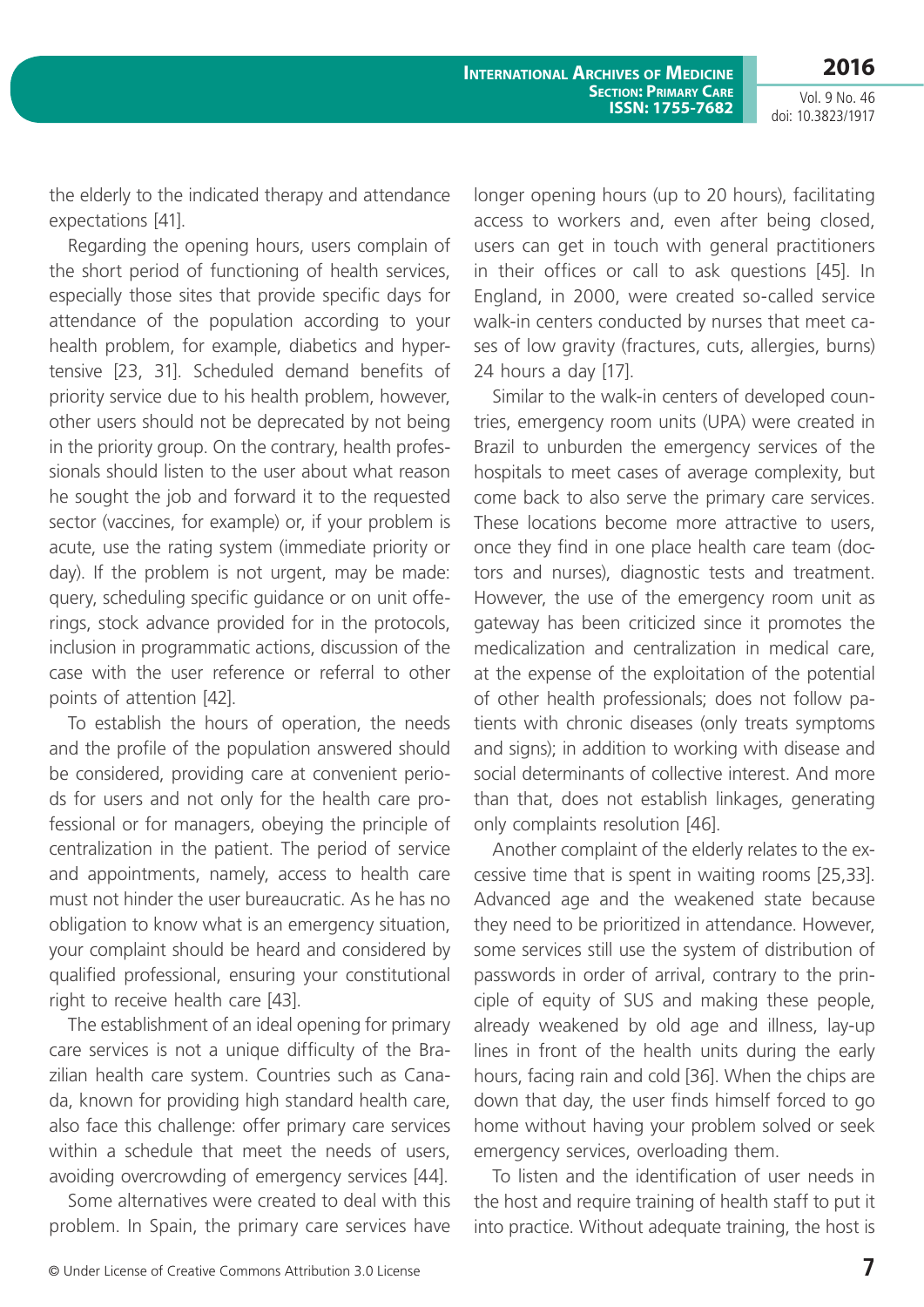**2016**

seen only as a friendly and polite way of answering the user, whichever is a fragmented and bureaucratic assistance, physician-centered, based on signs and symptoms and in order of arrival, within days and timetables stipulated by the health team until the vacancies of the day [47].

When it comes to the elderly, the health professional must be doubly qualified. The elderly person does not have the same facility that the youngsters to express what you feel. In addition to the physical problems, it is common to the existence of depression in this population. The signs and symptoms of diseases may present differently than in younger individuals. Thus, the interview with the elderly should include a careful evaluation of the signs and symptoms that he presents, but also as important, their social and psychological situation. The elderly face the distancing of the sons (who left home and have their own affairs), the physical and psychological changes that come with aging, disease and death expectancy, which can lead to mental illness and be reflected in your physical state. Therefore, these changes must be identified by health professionals, which will help you to deal with these issues (or forward to another professional most qualified to do so) and promote measures that contribute to their quality of life [48].

In the face of all these difficulties, users seeking health services only when the disease manifests itself, and not for prevention and monitoring [24]. That looks more heavily on low-income population, which leads to another factor: the financial system exclusive. Thus, the poorest people are who else needs the health system due to the absence of prevention and control of diseases, and is the one that least can access, because coming up in an inadequate supply of health services. Those with better financial conditions will seek private services for care, inequality of access, which is a contradiction in a country like Brazil that ensures universal access to health care to its population [49].

#### **Facilitators in access to health services**

Home care and the phone can be facilitators in access to health services by avoiding accessibility problems, such as distance to the services, difficulty of transport and weakened state beyond the way to these locations [27, 30].

 Brazil, the home visit is planned on the family health strategy and can be applied to health teams for community health Agents (ACS), by the user, family, neighbors and other services [50]. The elderly are the main applicants for presenting more diseases associated with functional and cognitive disability (stroke, dementia and functional incapacity to instrumental activities of daily living) that the younger individuals [47].

This service mode is also used as an alternative to developing countries to contain health spending by reducing the number of hospitalizations. In Japan, nurses make home visits to seniors who have health insurance. Although these visits are subsidized by the Japanese public, not all low-income seniors can have access to the service [18].

In Brazil, unlike, the House call is a free service funded entirely by the Government. However, some difficulties common to the Japan, such as the limited number of professionals in relation to demand, costs and lack of professional conduct shuttle visits and problems to reach the most remote areas (such as rural communities) [51]. This is because, although the SUS guarantees free health care to the entire Brazilian population, cannot be universal in practice by the inability to offer access to all citizens, sets up in violation of a right guaranteed by law [52].

Another route of access to the service used by citizens of developed countries is the phone, through which users can clarify questions of health, receive medical and nursing consultation and be sorted and forwarded to the appropriate services, which avoids the user having to scroll unnecessarily until the service. In Denmark, the queries can be made by email, which does not exclude face-to-face customer service if necessary [45].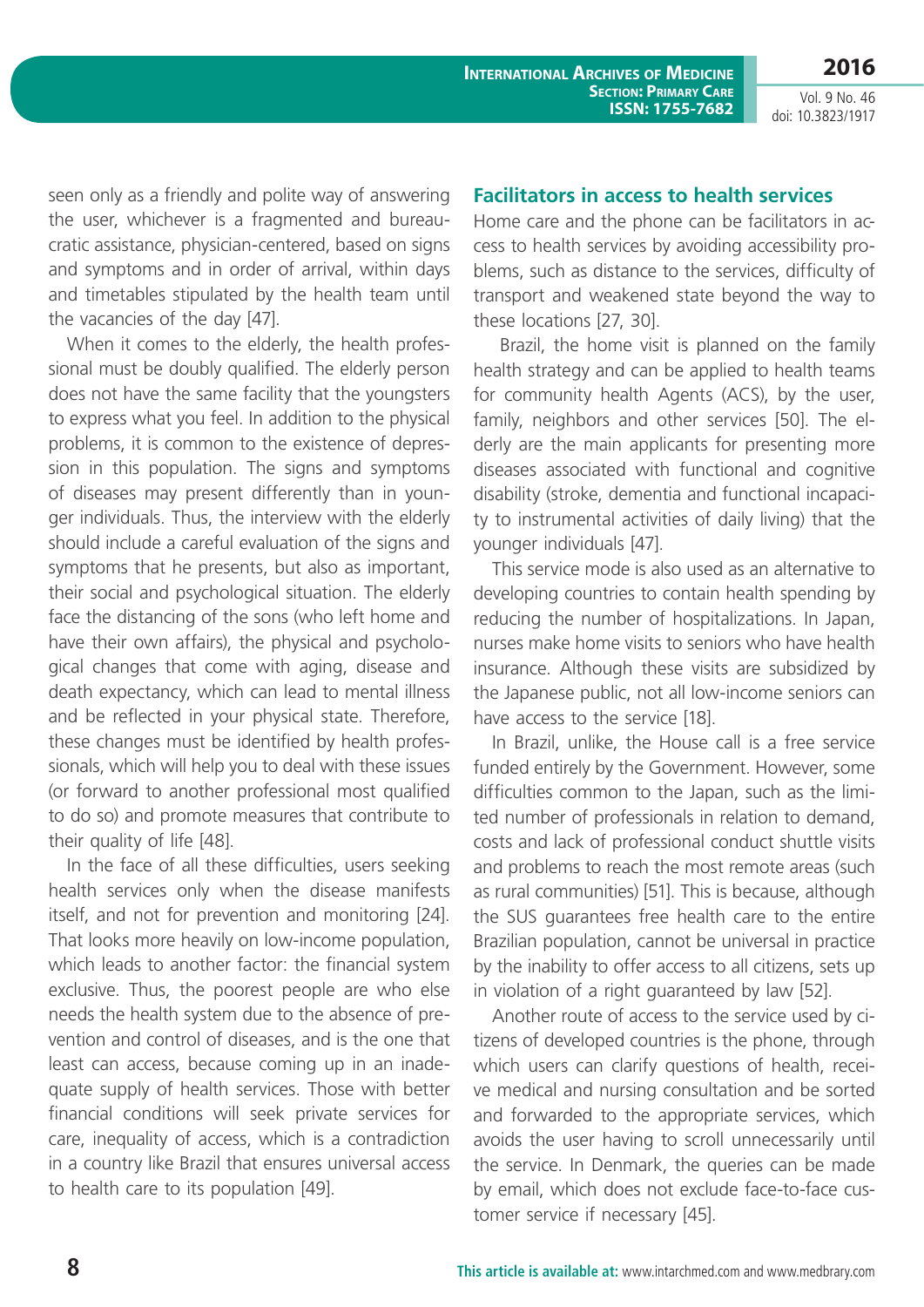**International Archives of Medicine Section: Primary Care ISSN: 1755-7682**

**2016** Vol. 9 No. 46

doi: 10.3823/1917

In Canada, the phone service works 24 hours a day, seven days a week, and is performed by trained nurses. Most of the links are related to questions associated with symptoms [53]. However, the use of the telephone and the internet for senior citizens to access to health services should be studied more thoroughly, checking the familiarity and the disposition of elderly person in handling these apparatuses, as many still prefer face-to-face contact with health professionals.

In Brazil, some initiatives in the area of long-distance service have been made to improve access of the population, even if indirectly. In Porto Alegre, most primary care services have consultation phone scheduling, which is also used for prioritization of elderly [35]. In Minas Gerais, in 2005, Telehealth Network was implemented (as part of the program "Brazil Telehealth networks" of the federal Government), in which basic health care professionals can ask questions about diagnosis, treatment and medical procedures, with experts from various fields of university hospitals. The "Minas Telecardio Project" allows doctors of health units of the most remote regions send electrocardiograms to cardiologists of university hospitals for interpretation. In spite of the consultations to the distance patients being prohibited in Brazil, these initiatives assist in better access to the population by allowing more qualified and quick answers to your health problems [54].

### **Access to information**

One aspect of access that should be assessed is whether the patient has the opportunity to discuss your health problems and questions about his illness and attendance [8]. The information is essential for the individual to understand and make choices about their health. Users should know the range of services offered by the health system, to require those who are not covered by the system and use the ones available, given their needs. The lack of information is a form of exclusion of the individual health services [55].

Studies show that elderly people would like to receive information about your health condition, treatment options and preventive measures. However, communication between the health professional and the elderly still need to be ripened [27-8]. The professional should take into account some features of aging that can interfere with this interaction. The elderly must be included in decision-making about their treatment, considering their autonomy and ability to make decisions; must receive guidelines without using technical terms, according to their degree of education, in a bright environment and with little noise, considering the possible reduction in visual and auditory. It is important to not yet infantile it and show no hurry while talking [56].

Health professionals should be available to listen to the old user. Elder hopes that doctors do not act as if they were superior and they are kind, concerned about your health, that establish trust and listen to them [34]. The communication should still be an exchange of biological and psychosocial information to be effective. The elderly seem to value their everyday problems, related to the loneliness, the fear of death, to the prejudice suffered by being old, the loss of functional capacity and autonomy that once owned and the difficulty in dealing with the limitations imposed by age, then their actual health problems during a health consultation. The socioeconomic problems interfere with your quality of life and mental health that reflect on their physical health. All these factors should be considered for elderly care, leaving room for him to express [41].

Considering the psychosocial needs of older persons contributes to the opening of a communication line, establishment of bond and confidence in professional, most interest of the elderly in the knowledge of your medical condition and treatment adherence [46]. In addition, you must pay attention to communication difficulties of the elderly concerning the change of cognition and memory, gender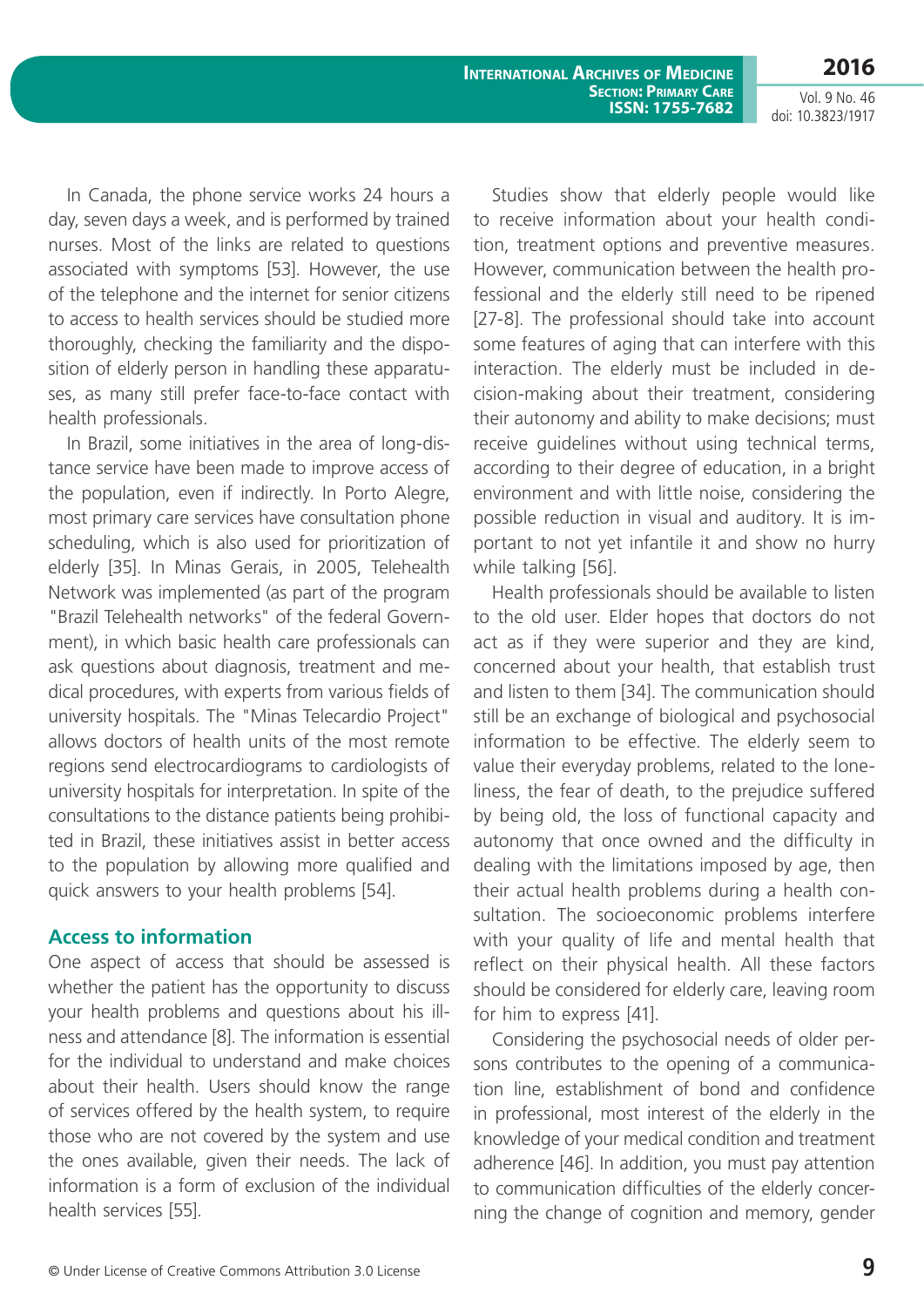(women tend to talk more than men), ignorance of the language (in the case of European countries, for example) and even in linguistic variation in the own country [57].

#### **Access to the service**

Besides the difficulties discussed earlier, which the elderly face to have access to health care, there may be barriers to reach the health service about the challenges of getting carriage and use it, the cost of the course and distance of their residence [29].

In Brazil, the primary care services in general are strategically located in order to avoid the problems cited. The challenges faced by the elderly in urban centers refer to the bad conservation of sidewalks and streets, the risk of assault and the lack of respect for traffic laws by the population (disrespect to the crosswalk and the light) [26].

However, for people who are far from big cities, such as the Riverside population, who lives on the edge of rivers or in flood plains, the difficulties are related to the costs and the limitation of displacement caused by seasonal rivers. These people are dependent on the arrival of boats or ships-hospitals of non-governmental Organizations, army or health departments to receive assistance [58]. A study conducted in Canada in rural communities pointed out the complexity for residents to access health services outside of their region that also involves costs and obtaining transportation and unsafe conditions on the roads, as bad weather and conservation [59].

When access problems are not external to services, many times they are internal, such as: presence of steps; lack of handrails, ramps and toilets adapted for wheelchair users; inadequate waiting rooms; and, unmarked facilities for people with visual and auditory limitations. In fact, they end up encountering unfriendly environments, especially for the elderly more fragile, such as examination rooms with narrow doors, precluding or hindering the passage of wheelchairs or walkers. The services are often noisy, poorly ventilated and have uncomfortable seating, no signs on the doors and hallways, with professionals who do not use identification badges, or when they do, it is difficult to read, and that do not orientate users where they should go [57].

The access of older persons to health services is a comprehensive theme starting from the physical access to the service to the attendance of their health needs. With the world trend of increase in the elderly population, and consequently, with the increased need for health care, the services must be prepared to deal with the various issues related to this phenomenon that involves ensuring access to health care, empower professionals and suit your physical structure. It is a complex process, because it involves other sectors not only of health to improve access, as public policies to improve public transportation, hiring more health professionals to handle the existing demand and creation of strategic actions for dealing with the economic barrier with regard to the financing of all these actions.

Even the developed countries face problems in providing health services to their citizens, especially the elderly. Brazil has a public health system sought by many countries, free to its population as few. However, it presents several obstacles to the implementation of its guidelines and principles that need to be overcome so that universal access can come out of the paper and turn reality.

# **Conclusion**

The elderly represent a major portion of the pent-up demand in the health public services with increasing tendency, because with the ageing of the population in Brazil and in the world, the demand for care tends to be larger, in view of the increase of chronic diseases present in old age. This fact requires rapid and efficient responses of managers to meet these new demands, especially in developing countries like Brazil that experience this demographic transition of an accelerated rate.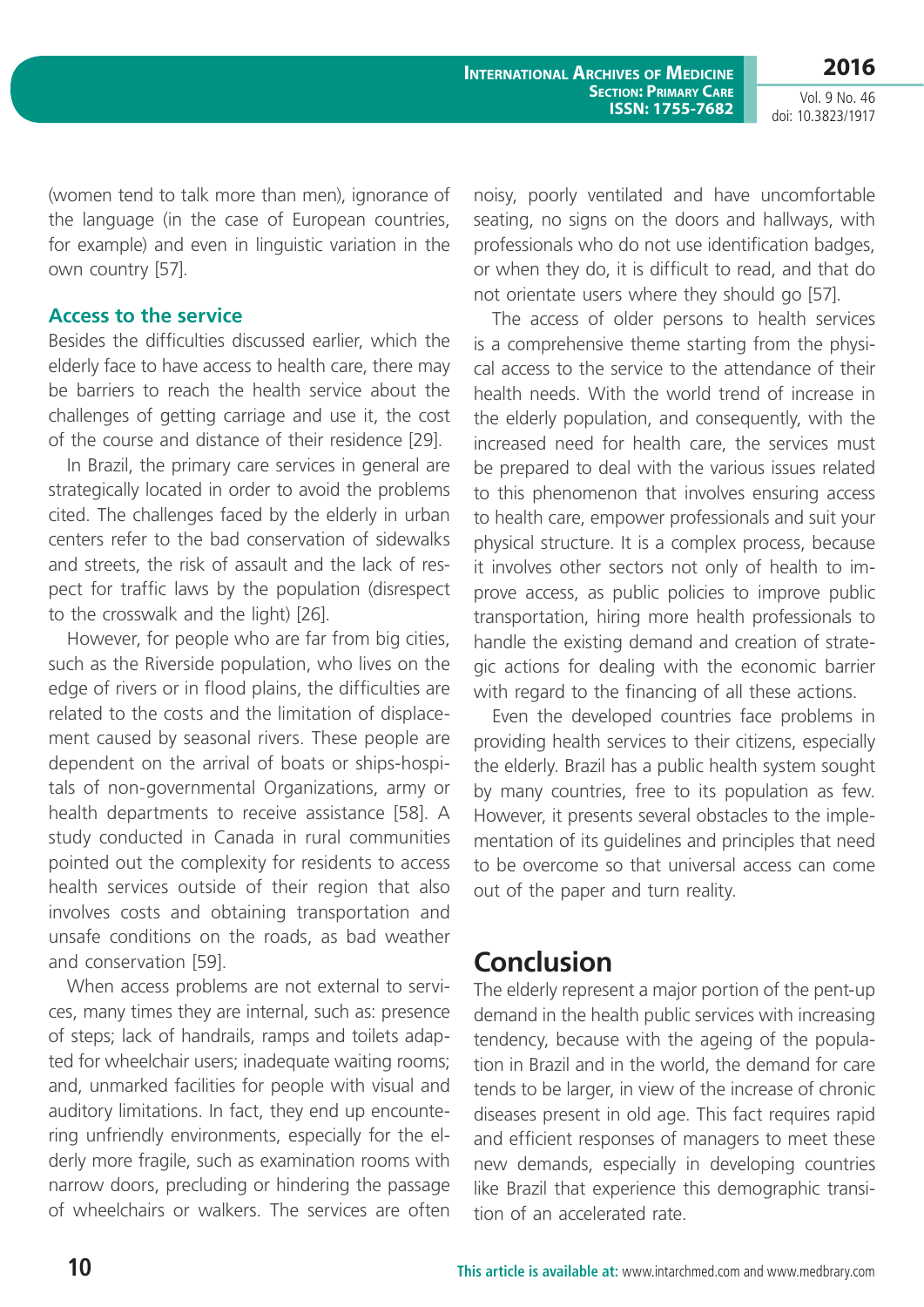**International Archives of Medicine Section: Primary Care ISSN: 1755-7682**

Vol. 9 No. 46 doi: 10.3823/1917

**2016**

The difficulties of access for the elderly are not very different from those of other age groups, however, their needs differ from younger individuals, because many have difficulty of locomotion, vision and hearing impaired, usually need more health care, and tend to have more psychological and mental disorders such as depression. The lack of family and social support can put them at risk of falls, hamper the demand for health care and adhere to the recommended health treatment.

The problems of access to services for the elderly have some similarities to the problems faced by developing nations. One of them is the exclusion of the elderly with low income and low education. In rich countries this happens due to the inability to afford health services, even though subsidized by the Government, or the transport. In Brazil, even the health care being free, not all seniors receive assistance.

However, countries such as Canada, Japan, Spain, England and Denmark are examples of accessibility related to infrastructure such as public transportation, public roads in an excellent state of conservation, in addition to health services organized and with excellent physical structure. In Brazil, except for few cities, the difficulty of the elderly already starts to get out of their houses and wait at inappropriate bus stops (no seat and no protection from rain, cold or sun), catch bus overcrowded with high steps; or, if he's going to walk up to the nearest unit, often face a lack of sidewalks or defective driveways that are real obstacles even for the youngest.

In developed countries in Europe and North America, the difficulty of access in urban areas occurs especially after the closure of the primary care units. In Brazil, demand for emergency services for nonurgent reasons happens during the hours of operation of the basic units, often guided by professionals of these places, driven by the lack of customer service, reception and resolution of needs.

Lack a real and more comprehensive inclusion of elderly health care network and its recognition as an individual with distinctive needs. However, no responsibility can be only by health professionals as they face the lack of sufficient staff to meet the demand, supplies, adequate physical structure and training. There must be joint efforts between the Government, managers, professionals and even users who must complain to the responsible organizations, so there is substantial improvement in the quality of the access, not only for the elderly, but for the entire population, to health care.

## **References**

- **1.** Veras RP. Experiências e tendências internacionais de modelos de cuidado para com o idoso. Cienc Saude Colet [Internet]. 2012 [cited 2015 Oct 10]; 17(1): 231-8. Available from: [http://www.](http://www.scielo.br/pdf/csc/v17n1/a25v17n1) [scielo.br/pdf/csc/v17n1/a25v17n1.](http://www.scielo.br/pdf/csc/v17n1/a25v17n1) Portuguese.
- **2.** Leichsenring K. Developing integrated health and social care services for older persons in Europe. Int J Integr Care [Internet]. 2004 Sept [cited 2015 Sept 05]; 4(3). Available from: [http://www.ncbi.nlm.nih.gov/pmc/articles/PMC1393267/pdf/](http://www.ncbi.nlm.nih.gov/pmc/articles/PMC1393267/pdf/ijic2004-200410.pdf) [ijic2004-200410.pdf](http://www.ncbi.nlm.nih.gov/pmc/articles/PMC1393267/pdf/ijic2004-200410.pdf)
- **3.** Hebert R, Raiche M, Dubois MF, Gueye NR, Dubuc N, Tousignant M. Impact of PRISMA, a coordination-type integrated service delivery system for frail older people in Quebec (Canada): a quasi-experimental study. J Gerontol B Psychol Sci Soc Sci. 2010; 65B:107-18. doi: 10.1093/geronb/gbp027.
- **4.** Giovanella L, Escorel S, Lobato LVC, Noronha JC, Carvalho AI. Políticas e sistema de saúde no Brasil. Rio de Janeiro: Editora Fiocruz; 2012. Portuguese.
- **5.** Travassos C, Oliveira EXG, Viacava F. Desigualdades geográficas e sociais no acesso aos serviços de saúde no Brasil: 1998 e 2003. Cienc Saude Colet 2006; 11(4): 975-86. doi: 10.1590/S1413- 81232006000400019.
- **6.** Ministério da Saúde (Brasil). Secretaria de Gestão Estratégica e Participativa. Departamento de Articulação Interfederativa. Principais marcos normativos da gestão interfederativa do SUS. Brasília: Ministério da Saúde; 2014.
- **7.** Donabedian A. Aspects of Medical Care Administration: Specifying Requirements for Health Care. Cambridge (MA): Harvard University Press; 1973.
- **8.** Starfield, Barbara. Atenção primária: equilíbrio entre necessidades de saúde, serviços e tecnologia. Brasília: Ministério da Saúde, 2002.
- **9.** Assis MMA, Jesus WLA. Acesso aos serviços de saúde: abordagens, conceitos, políticas e modelo de análise. Cienc Saude Colet. 2012; 17(11): 2865-75. doi: 10.1590/S1413- 81232012001100002. Portuguese.
- **10.** Bahia L. As contradições entre o SUS universal e as transferências de recursos públicos para os planos e seguros privados de saúde. Cien Saude Colet. 2008; 13(5): 1385-97. doi: 10.1590/ S1413-81232008000500002. Portuguese.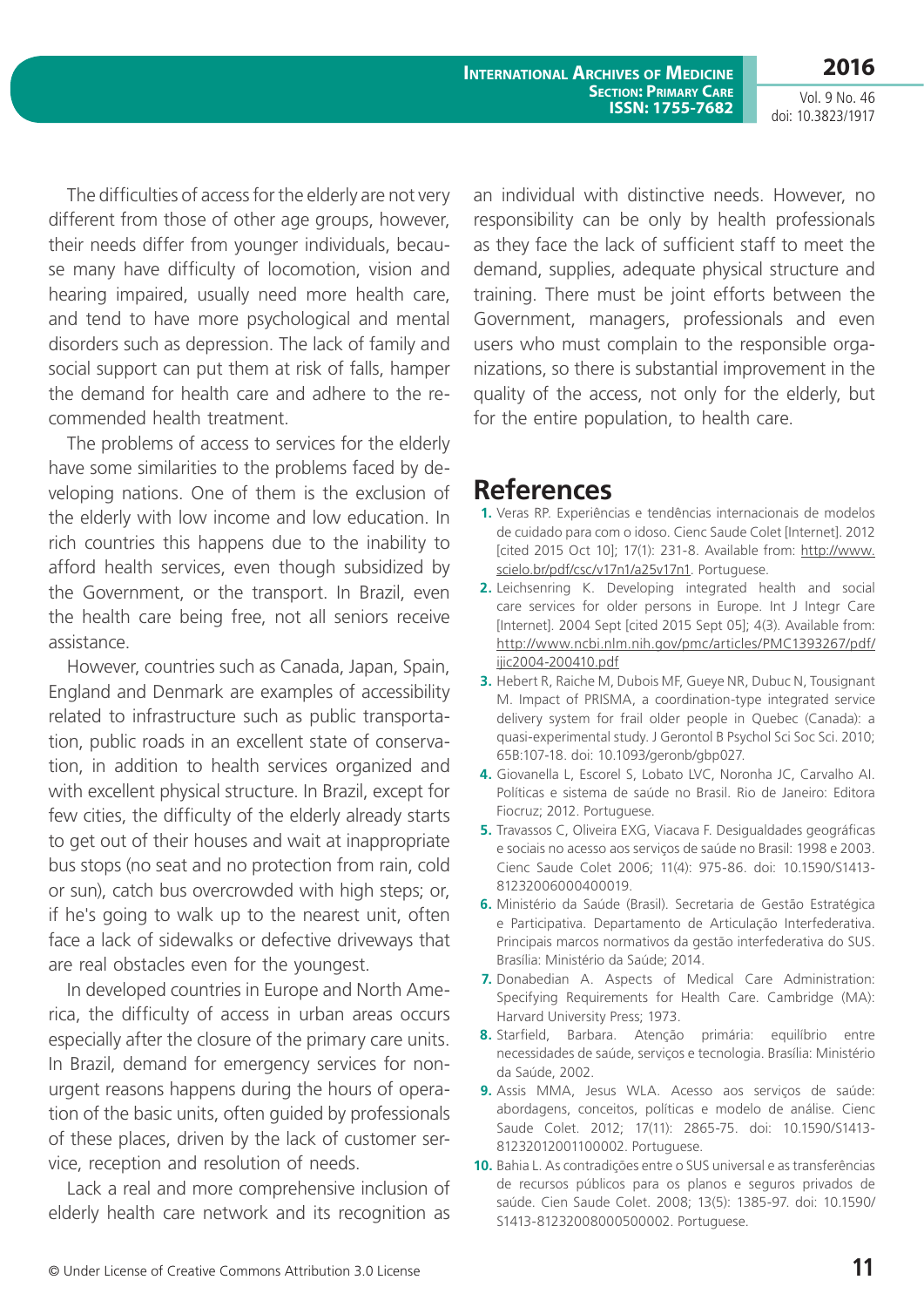- **11.** Araújo JD. Polarização epidemiológica no Brasil. Epidemiol Serv Saúde. 2012 Out-Dez; 21(4): 533-8. doi: 10.5123/S1679- 49742012000400002. Portuguese.
- **12.** Rodrigues et al. Uso de serviços básicos de saúde por idosos portadores de condições crônicas. Rev Saude Publica 2009; 43(4): 604-12. doi: 10.1590/S0034-89102009005000037. Portuguese.
- **13.** Paim J, Travassos C, Almeida C, Bahia L, Macinko J. The Brazilian health system: history, advances, and challenges. Lancet 2011; 377: 1778-97. doi: 10.1016/S0140-6736(11)60054-8
- **14.** Szwarcwald CL, Souza-Júnior PRB, Damacena GN. Socioeconomic inequalities in the use of outpatient services in Brazil according to health care need: evidence from the World Health Survey. BMC Health Serv Res 2010; 10: 217. doi: 10.1186/1472-6963-10-217.
- **15.** Kringos DS et al. The strength of primary care in Europe: an international comparative study. Br J Gen Pract [Internet]. 2013 Nov [cited 2015 Sept 06]; 63(616): e742-50. doi: 10.3399/ bjgp13X674422.
- **16.** Williams SL, Haskard KB, DiMatteo MR. The therapeutic effects of the physician-older patient relationship: Effective communication with vulnerable older patients. Clin Interv Aging [Internet]. 2007 [cited 2015 Sept 06]; 2(3): 453-467. Available from:<http://www.ncbi.nlm.nih.gov/pmc/articles/PMC2685265/>
- **17.** Boyle S. United Kingdom (England): Health system review. Health Systems in Transition [Internet]. 2011 [cited 2015 Sept 06]; 13(1): 1-486. Available from: [http://www.euro.who.int/\\_\\_](http://www.euro.who.int/__data/assets/pdf_file/0004/135148/e94836.pdf) [data/assets/pdf\\_file/0004/135148/e94836.pdf](http://www.euro.who.int/__data/assets/pdf_file/0004/135148/e94836.pdf)
- **18.** Nagaya Y, Dawson A. Community-Based Care of the Elderly in Rural Japan: A Review of Nurse-Led Interventions and Experiences. J Community Health 2014; 39: 1020-8. doi: 10.1007/s10900-014-9847-5.
- **19.** Sermeus W et al. Nurse forecasting in Europe (RN4CAST): Rationale, design and methodology. BMC Nurs [Internet]. 2011 [cited 2015 Sept 06]; 10: 6. Available from: [http://www.](http://www.biomedcentral.com/content/pdf/1472-6955-10-6.pdf) [biomedcentral.com/content/pdf/1472-6955-10-6.pdf](http://www.biomedcentral.com/content/pdf/1472-6955-10-6.pdf)
- **20.** Whittemore R, Knafl K. The integrative review: updated methodology. J Adv Nurs [Internet]. 2005 [cited 2015 Sept 06]; 52(5): 546-53. Available from: [http://onlinelibrary.wiley.com/](http://onlinelibrary.wiley.com/doi/10.1111/j.1365-2648.2005.03621.x/pdf) [doi/10.1111/j.1365-2648.2005.03621.x/pdf](http://onlinelibrary.wiley.com/doi/10.1111/j.1365-2648.2005.03621.x/pdf)
- **21.** Souza MT, Silva MD, Carvalho R. Revisão Integrativa: o que é e como fazer. Einstein [Internet]. 2010 [cited 2015 Sept 06]; 8(1Pt1): 102-6. Available from: [http://apps.einstein.br/revista/arquivos/](http://apps.einstein.br/revista/arquivos/PDF/1134-Einsteinv8n1_p102-06_port.pdf) [PDF/1134-Einsteinv8n1\\_p102-06\\_port.pdf](http://apps.einstein.br/revista/arquivos/PDF/1134-Einsteinv8n1_p102-06_port.pdf). Portuguese.
- **22.** Melnyk BM, Fineout-Overholth E. Evidence-Based Practice in Nursing & Healthcare. A guide to best practice. 2 edition. Philadelphia: Lippincott Williams & Wilkins; 2010.
- **23.** Bastiaens H, Van Royen P, Pavlic DR, Raposo V, Baker R. Older people's preferences for involvement in their own care: A qualitative study in primary health care in 11 European countries. Patient Educ Couns 2007; 68: 33-42. doi: 10.1016/j. pec.2007.03.025.
- **24.** Paskulin LMG, Valer DB, Vianna LAC. Utilização e acesso de idosos a serviços de atenção básica em Porto Alegre (RS, Brasil). Cien Saude Colet 2011; 16(6): 2935-44. doi: 10.1590/S1413- 81232011000600031. Portuguese.
- **25.** Mendes CKTT, Moreira MASP, Bezerra VP, Sarmento AMMF, Silva LC, De Sá CMCC. Atendimento para idosos na atenção básica de saúde: representações sociais. R pesq cuid fundam online. 2013; 5(1): 3443-52. doi: 10.9789/2175. Portuguese.
- **26.** Oliveira WNN, Teichmann LP, Da Silva DDF, Sirena SA, Schneider MI. O Olhar da População Idosa sobre o Acesso a uma Unidade Básica de Saúde em Porto Alegre - RS. Rev Fac Odontol [Internet]. 2010 Set-Dez [cited 2015 Sept 06]; 51(3): 17-22. Portuguese. Available from: [http://seer.ufrgs.br/](http://seer.ufrgs.br/RevistadaFaculdadeOdontologia/article/view/24347) [RevistadaFaculdadeOdontologia/article/view/24347](http://seer.ufrgs.br/RevistadaFaculdadeOdontologia/article/view/24347)
- **27.** Berkelmans PGJ, Berendsen AJ, Verhaak PFM, Van der Meer K. Characteristics of general practice care: What do senior citizens value? A qualitative study. BMC Geriatr 2010; 10(80): 1-8. doi: 10.1186/1471-2318-10-80.
- **28.** Smith F, Orrell M. Does the patient-centered approach help identify the needs of older people attending primary care? Age and Ageing 2007; 36: 628-31. doi: 10.1093/ageing/afm131.
- **29.** Edes T et al. Better Access, Quality, and Cost for Clinically Complex Veterans with Home-Based Primary Care. J Am Geriatr Soc 2014; 62: 1954-61. doi: 10.1111/jgs.13030.
- **30.** Vello LS, Popim RC, Carazzai EM, Pereira MAO. Elderly Health: perceptions related to the care provided. Esc Anna Nery Rev Enferm 2014; 18(2): 330-5. doi: 10.5935/1414-8145.20140048.
- **31.** Araújo LUA, Gama ZAS, Nascimento FLA, Oliveira HFV, Azevedo WM, De Almeida Júnior HB. Avaliação da qualidade da atenção primária à saúde sob a perspectiva do idoso. Cienc Saude Colet 2014; 19(8): 3521-32. doi: 10.1590/1413- 81232014198.21862013. Portuguese.
- **32.** De Lima TJV, Arcieri RM, Garbin CAS, Moimaz SAS, Saliba O. Humanização na atenção básica de saúde na percepção de idosos. Saude Soc 2014; 23(1): 265-76. doi: 10.1590/S0104- 12902014000100021. Portuguese.
- **33.** Oliveira LPBA, Medeiros LMF, Meirelles BHS, Santos SMA. Satisfaction of the elderly population attended in the family health strategy in Santa Cruz, Rio Grande do Norte, Brazil. Texto Contexto Enferm 2014 Out-Dez; 23(4): 871-9. doi: 10.1590/0104-07072014000320013.
- **34.** Ramos-Morcilloa AJ, Ruzafa-Martíneza M, Fernández-Salazarb S, Del-Pino-Casado R. Expectativas y experiencias de uso de las mujeres gitanas mayores ante los servicios sanitarios de atención primaria. Aten Primaria 2015; 47(4): 213-9. doi: 10.1016/j. aprim.2014.05.011. Spanish.
- **35.** Martins AB, D'Avila OP, Hilgert JB, Hugo FN. Atenção Primária à Saúde voltada às necessidades dos idosos: da teoria à prática. Cienc Saude Colet 2014; 19(8): 3403-16. doi: 10.1590/1413- 81232014198.13312013. Portuguese.
- **36.** Alcione Brasileiro Oliveira Cunha, Ligia Maria Vieira-da-Silva. Acessibilidade aos serviços de saúde em um município do Estado da Bahia, Brasil, em gestão plena do sistema. Cad Saude Publica 2010 Abr; 26(4): 725-37. doi: 10.1590/S0102- 311X2010000400015. Portuguese.
- **37.** Thumé E, Facchini LA, Tomasi E, Vieira LAS. Home health care for the elderly: associated factors and characteristics of access and health care. Rev Saude Publica 2010; 44(6): 1102-11. doi: 10.1590/S0034-89102010005000038.